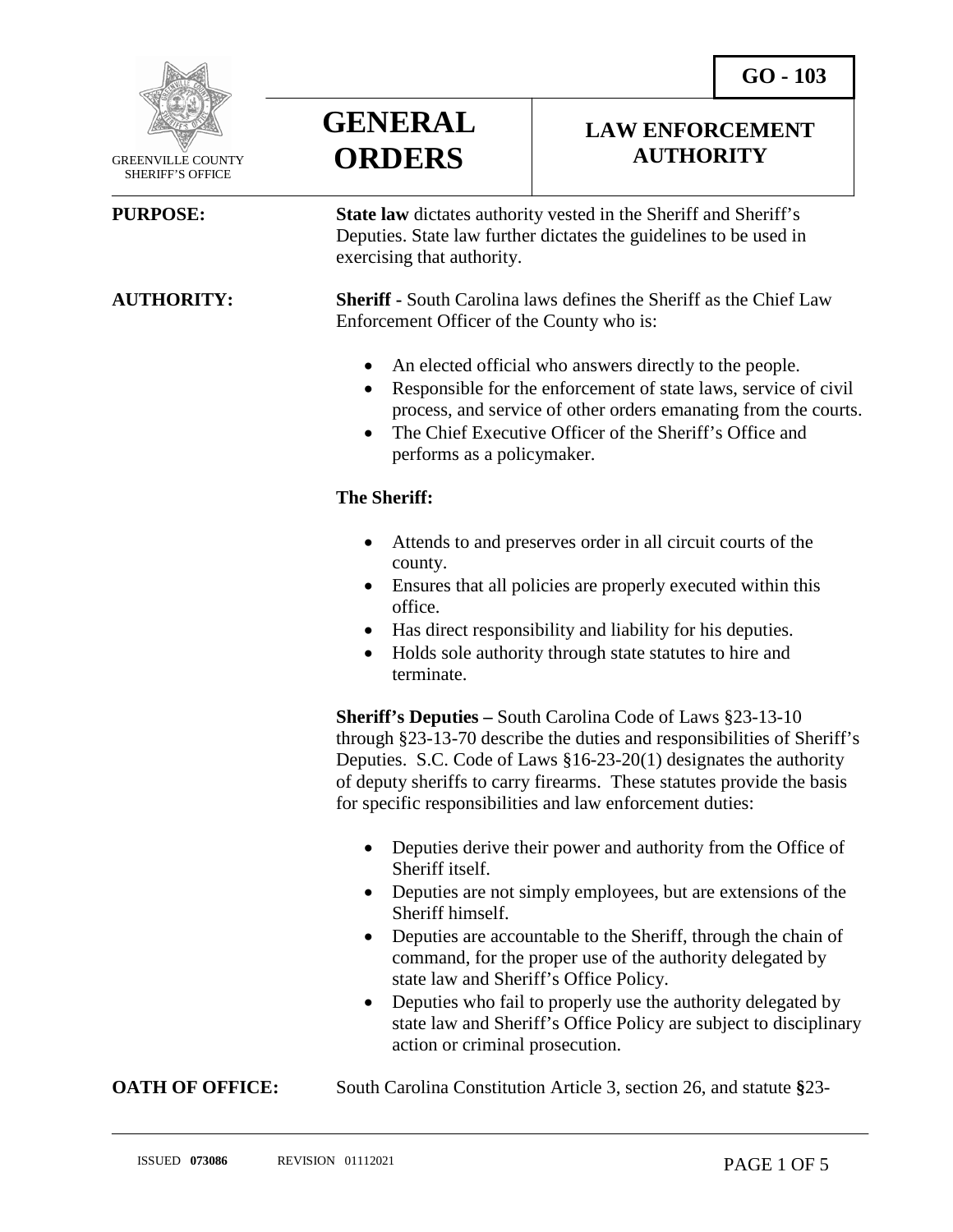13-20, describe the Oath of Office. The oath is the sworn allegiance to uphold the, basic laws of the nation, the U.S. Constitution, the S.C. Constitution, and to enforce all applicable State laws. Deputies are commissioned by the Sheriff and must be commissioned with each new term of office. The Sheriff and each of his deputies take the Oath of Office, administered by the Clerk of Court, prior to assuming official duties.

### **DISCRETION: Deputies** at all times take appropriate action to:

- Protect life and property.
- Preserve the peace.
- Prevent crime.
- Detect and arrest law violators.

**Deputies** enforce all laws and ordinances within Greenville County. They ensure fairness and impartiality in enforcement. They take enforcement action when required, but are allowed to use their discretion to not arrest when discretion would best serve a specific situation and the public at large.

**Deputies** determine grounds for arrest. They do not determine prosecution. Court solicitors determine prosecution.

**Discretion to not arrest** can be used when:

**1. The arrest could cause a greater risk of harm to the public than the offense committed or the offender remaining free.** 

Examples: (a) To arrest in a crowd situation could create a riot.

> (b) It is a busy shift and to arrest on a minor offense could delay response to a more serious offense.

*NOTE* - If there is no arrest at the time an offense is committed, an arrest warrant can be obtained at a later date.

#### **2. The arrest could cause harm to an offender who poses no threat to the public.**

- Examples: (a) An intoxicated person who is docile or non-violent and needs assistance home or transportation to a rehabilitation facility.
	- (b) A juvenile offender whose minor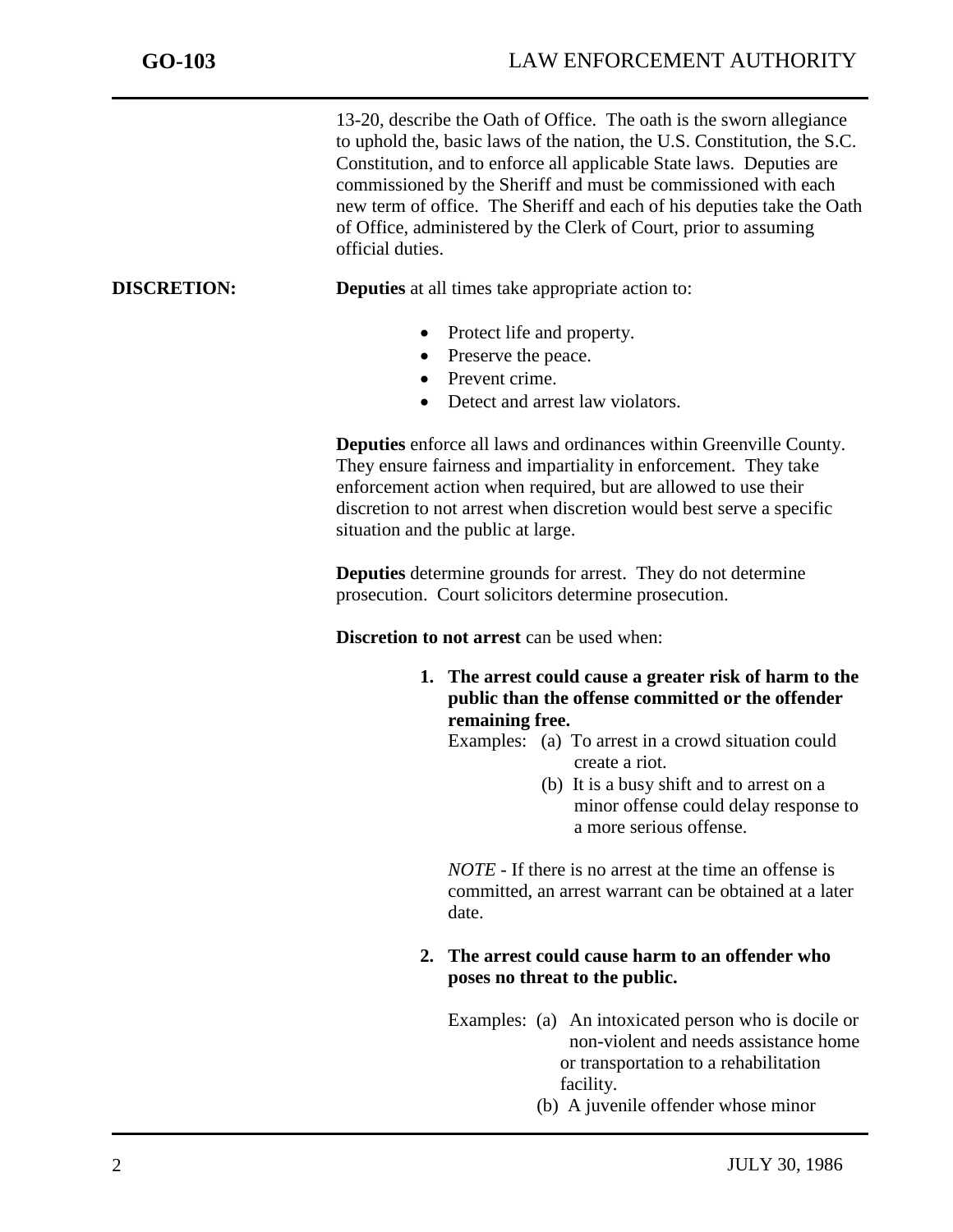wrongdoing could be handled through an informal conference with parents.

**A decision not to arrest** when there are grounds for arrest is considered good practice only in the circumstances given. If there is doubt that circumstances exist and a supervisor is not available, arrest.

Deputies always have the latitude to obtain an arrest warrant at a later time when choosing to use discretion.

## **ALTERNATIVES TO CUSTODIAL**

**ARREST: South Carolina Code of Laws 56-7-10 –** Use of a Uniform Traffic Ticket, instead of an arrest warrant, is permissible for charges committed in a deputy's presence and triable in Magistrate's Court. Deputies are to use state tickets in accordance with state law whenever possible and as an alternative to custodial arrest.

#### **Procedure for use of state ticket as an alternative to arrest:**

- **Review §**56-7-10, which describes offenses subject to use of state ticket.
- Where the offense is minor and no further illegal activity is expected, **schedule an appointment** to meet the offender at the Magistrate's Office to serve him/her with the charge.
- When investigating incidents of disorderly conduct, it is determined the offender is suffering from a mental disturbance, **transport** him/her to a mental health facility rather than to detention.

# **LIMITS OF**

**AUTHORITY: Deputies** are bound in their authority by State law, and by the duties and responsibilities placed upon them by the Sheriff. Deputies are empowered and obligated to take appropriate action whenever state law so stipulates.

> **Outside of Greenville County**, deputies possess no other authority than private citizens, except when transporting detainees.

When transporting detainees out of county, **deputies are allowed to exercise their authority to prevent escape.**

**CRIMES AGAINST DEPUTY SHERIFFS –** Occasionally deputy sheriffs are victims of crimes. In this instance, there are situations where the victimized deputy completing an incident report or conducting the investigation could create a conflict of interest. These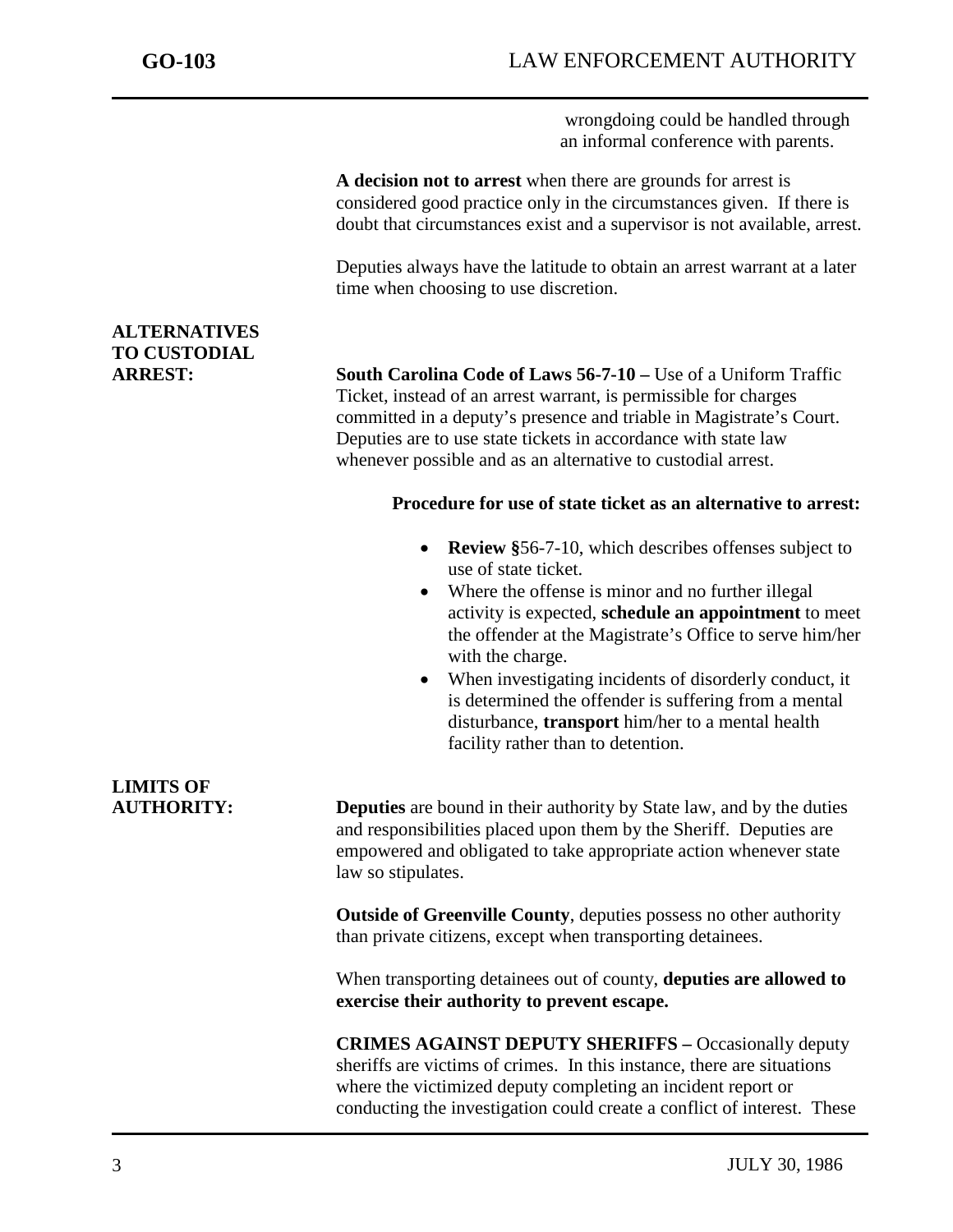situations should result in another on-duty deputy completing the incident report and/or conducting the investigation. If there is a conflict of interest concern as how to proceed, an on-duty patrol supervisor is to be consulted to make the decision. Such incidents may include, but is not limited to: thefts, property damage, and burglaries.

## **STATEWIDE JURISDICTION FOR SCHOOL RESOURCE**

**OFFICERS:** South Carolina Code of Laws §5-7-12 defines a School Resource Officer as a person who is a sworn enforcement officer pursuant to the requirements of any jurisdiction of this State who:

- 1. Completed the basic course of instruction for School Resource Officers from the South Carolina Criminal Justice Academy.
- 2. Is assigned to one or more school districts within the State to have as a primary duty the responsibility to act as a law enforcement officer, advisor, and teacher for that school district.

For criminal incidents outside of Greenville County, the following procedures for School Resource Officers (SRO) will apply:

- 1. Incidents that do not warrant an immediate arrest, but in the opinion of the SRO needs intervention beyond basic disciplinary action by school officials or the informal handling of the incident, the SRO is to report the incident to the agency having respective jurisdiction. The SRO will provide appropriate documentation to the responding agency to be used in the investigation of the incident. In incidents where a crime scene is present, the SRO is to secure and protect the scene as recognized by standard law enforcement procedures while determining the seriousness of the incident until local authorities arrive and assume control of the incident.
- 2. In an emergency situation where the SRO must effect an immediate arrest, the SRO is to notify the local law enforcement agency having jurisdiction to respond and handle the criminal prosecution with the SRO's assistance. The SRO is to act as a complainant/witness for the local authorities. In cases where the SRO has seized evidence/contraband, he or she will upon surrendering the evidence, obtain the evidence officer's signature on a property sheet to maintain the proper chain-of-custody. In all incidents turned over to other agencies, the SRO is to submit a written report to the SRO supervisor. The report is to be titled *SRO Incident Assist* and is to be exceptionally cleared indicating the incident was